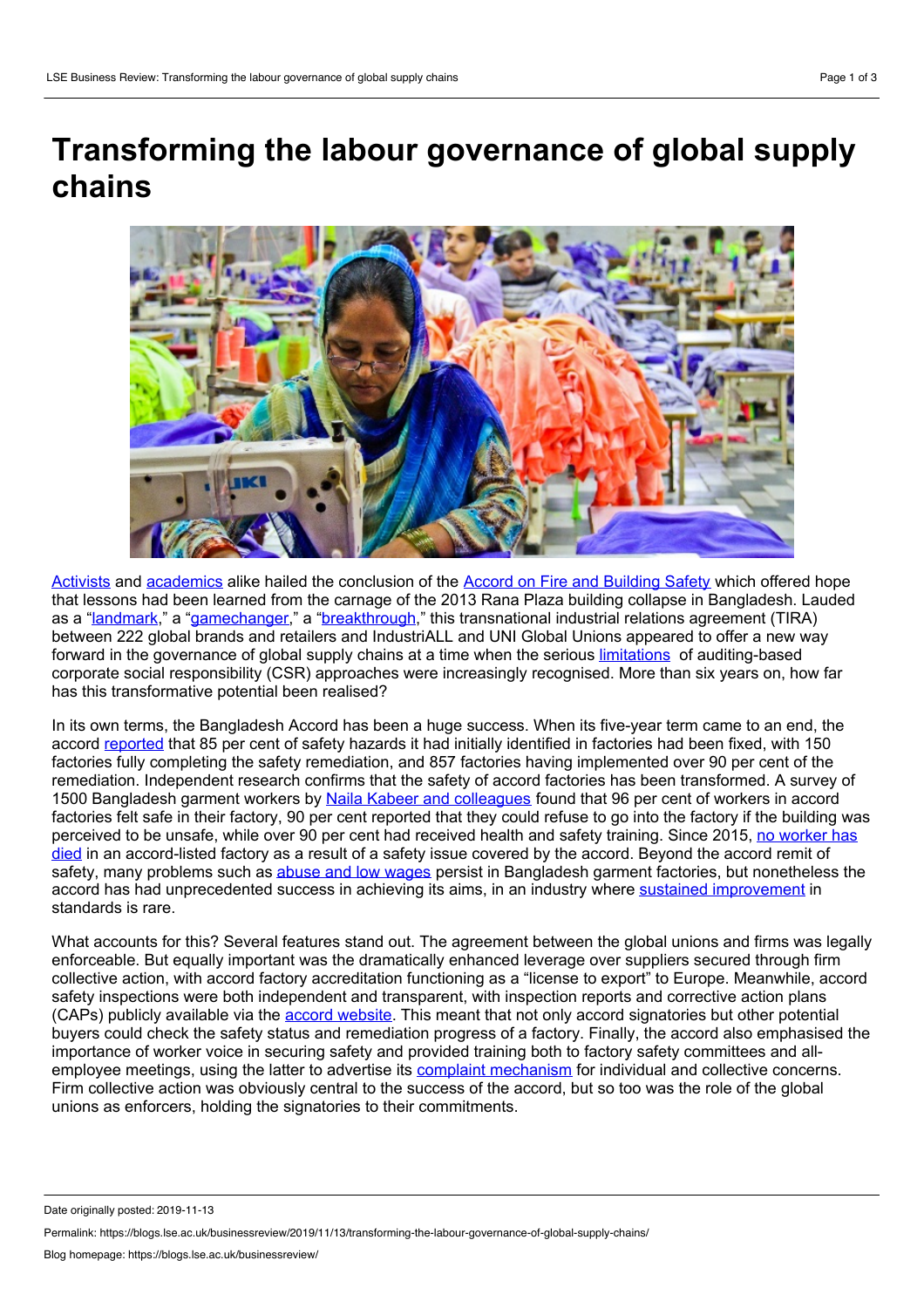Given its success, the accord model has been proposed as a [potential](https://laborrights.org/publications/pakistans-garment-workers-need-safety-accord) solution for persistent safety deficits in Pakistan's garment industry as well as a means of addressing wider problems in global supply chains. Recently the approach has been adopted in an attempt to tackle gender-based violence (GBV) in apparel factories in Lesotho. [Lesotho-based](https://www.solidaritycenter.org/who-we-are/) trade unions and women's rights organisations along with the Worker Rights [Consortium,](https://www.workersrights.org) Solidarity Center and [Workers](https://www.workersunited.org/about-us) United signed a set of [agreements](https://www.workersrights.org/press-release/leading-apparel-brands-trade-unions-and-womens-rights-organizations-sign-binding-agreements-to-combat-gender-based-violence-and-harassment-at-key-suppliers-factories-in-lesotho/) with Nien Hsing Textile, Levi Strauss & Co., The Children's Place and Kontoor Brands (makers of Lee and Wrangler) to address persistent gender-based violence and harassment at Nien Hsing Textile factories in Lesotho. The experience of the accord also [facilitated](http://eprints.lse.ac.uk/100997/) the formation of Action Collaboration [Transformation](https://actonlivingwages.com/) (ACT), an agreement between [IndustriALL](http://www.industriall-union.org/who-we-are) global union and a group of garment brands and retailers, designed to secure living wages for workers in garment supply chains through industry collective bargaining and reformed purchasing practices. (A comprehensive analysis of extant and historical TIRAs and national multi-party supply chain agreements and can be found [here](https://www.ilo.org/wcmsp5/groups/public/---ed_protect/---protrav/---travail/documents/publication/wcms_655541.pdf)).

TIRAs involving multiple firms and global union organisation(s) have several advantages. The participation of global union organisations potentially provides a multi-level enforcement mechanism, with lead firms monitored by global unions and suppliers in target countries by global union affiliates. This is important in initiatives such as the Lesotho GBV agreement where worker voice is a key enforcement and [empowerment](https://blogs.lse.ac.uk/businessreview/2018/02/05/taking-metoo-into-global-supply-chains/) mechanism. Meanwhile, given sufficient coverage, lead firm collective action can address the collective action problems that pertain between buyers seeking to raise standards – that they will be undercut by less scrupulous competitors. Sourcing guarantees underwritten by binding agreements with global unions can do the same for suppliers and participating producer countries. This is the mechanism envisaged by ACT, alongside multi-level industrial relations mechanisms, with IndustriALL negotiating with signatory brands regarding purchasing practices, IndustriALL and signatory brands encouraging industrial relations actors in garment-producing countries to the bargaining table, and local industrial relations actors negotiating industry-wide collective agreements. This highlights another benefit of TIRAs – they serve to promote freedom of association and right to collective bargaining, now enshrined in international soft law in the form of the UN Guiding [Principles](https://www.ohchr.org/documents/publications/GuidingprinciplesBusinesshr_eN.pdf) on Business and Human Rights.

TIRAs thus offer an approach to governing global supply chains with the potential to address many of the problems encountered by unilateral CSR approaches to raising labour standards. Yet although there were spillover effects from the accord, with the trusting relations built up within that initiative facilitating the [development](http://eprints.lse.ac.uk/100997/) of other TIRAs, notably ACT, so far the number of firms participating is small*.* For example, while the Accord had 222 company signatories, ACT currently has [20](https://actonlivingwages.com/members/). Attempts to implement the initiative in ACT's first target country, Cambodia, have so far been stymied by a lack of corporate members. The Cambodian employers' association GMAC wants a greater proportion of buyers to join ACT before committing to an industry collective bargaining agreement, but without evidence of a successful pilot, ACT is struggling to recruit further firms.

Generally, firms have only signed up to TIRAs either when forced to by activist mobilisation, or, as in the case of the accord, in the aftermath of a large-scale [focusing](https://journals.sagepub.com/doi/full/10.1177/0019793918771360) event. When the accord was extended in the form of the 2018 Transition Accord, brand signatories had to be cajoled not only by pressure from trade unions, but also campaigning by global advocacy groups such as SumOfUs, which ran an online [campaign](https://actions.sumofus.org/a/john-lewis-marks-and-spencer-debenhams-topshop-sainsbury-s-sign-the-2018-bangladesh-accord-to-ensure-a-tragedy-like-the-rana-plaza-collapse-never-happens-again) shaming companies which were slow to sign. Currently affiliates of IndustriALL are campaigning to push Adidas to join ACT, with the Adidas New York flagship store [targeted](http://www.industriall-union.org/adidas-get-off-the-sidelines) by a rally on 29 October 2019. But campaigning organisations such as the Clean Clothes Campaign (CCC) have so far not lobbied firms to join ACT, with the CCC maintaining a sceptical stance that ACT will deliver only modest wage [improvements.](https://cleanclothes.org/file-repository/faqs-on-act.pdf/view) This represents a difference in strategy, with IndustriALL focusing on the long-term benefits of industry collective bargaining, and CCC stressing the responsibility of lead firms to pay a living wage now.

There has also been opposition in producer countries. The Bangladesh government and the [BGMEA](http://www.bgmea.com.bd/), the garment industry's employers' association, were unhappy about the extension of the accord, and fought a legal battle to exclude the accord from the country. Two key reasons for this were suppliers' perceived lack of voice within the accord, and the perception that suppliers were [bearing](https://blogs.lse.ac.uk/businessreview/2018/12/17/after-rana-plaza-the-politics-of-sharing/) the burden of safety remediation with little help from global brands. Eventually compromise was reached with the establishment of the RMG Sustainability Council in Bangladesh, a national initiative uniting industry, brands and trade unions 'to ensure a [sustainable](https://bangladeshaccord.org/updates/2019/09/04/joint-statement-bgmea-accord-discussions-on-the-establishment-of-the-rmg-sustainability-council) solution, based on a unified compliance standard.' This offers some hope of engaging local actors, but also bears a risk that the independence and stringent enforcement that characterised the Accord may eventually be eroded. As noted above, Cambodian employers have also been cautious about the ACT initiative. At the same time, Cambodian unions have [lobbied](http://www.industriall-union.org/cambodian-unions-demand-sectoral-bargaining-to-achieve-living-wage) for the ACT pilot, while Bangladeshi unions affiliated to IndustriALL [supported](http://www.industriall-union.org/bangladesh-unions-call-for-accord-to-continue-on-6th-anniversary-of-rana-plaza) the continuation of the accord's mandate.

Date originally posted: 2019-11-13

Permalink: https://blogs.lse.ac.uk/businessreview/2019/11/13/transforming-the-labour-governance-of-global-supply-chains/